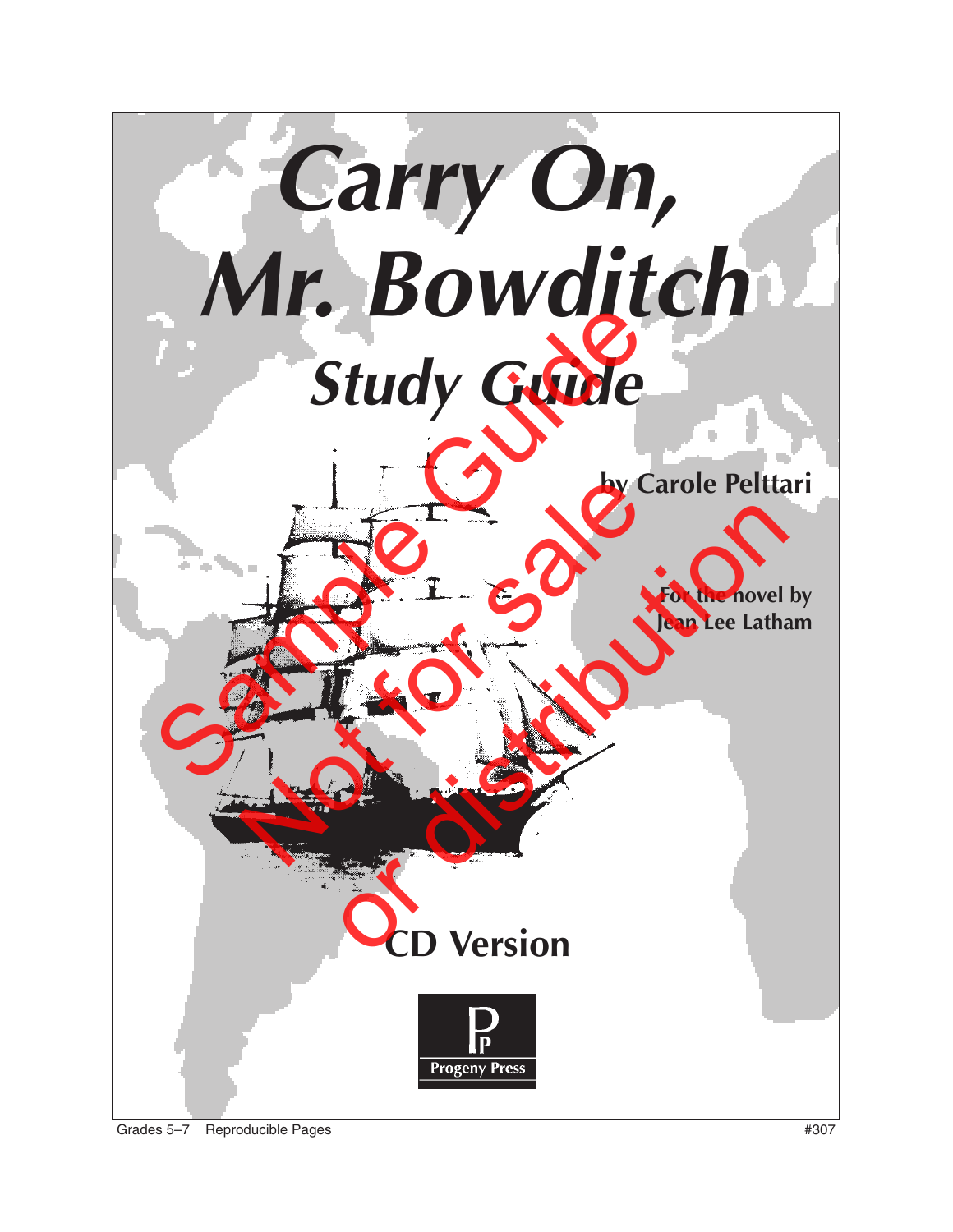#### **Limited permission to reproduce this study guide**

*Purchase of this book entitles an individual teacher to reproduce pages for use in the classroom or home. Multiple teachers may not reproduce pages from the same study guide.* Limited permission to reproduce this study gui<br>
Purchase of this book entitles an individual teach,<br>
to reproduce pages for use in the classroom or hom<br>
Multiple teachers may not reproduce pages<br>
from the same study guide.

**Sale of any printed copy from this CD is strictly and specifically prohibited.** of printed copy from this CD is strictly and specific<br>ditch Study Guide<br>ditch Study Guide<br>py Guide<br>n<br>crogeny Press ppy from this CD is strictly and specifically prohibited<br>ide<br>distribution of this work<br>and of this work<br>of a to the written<br>unlawful.

**Carry On, Mr. Bowditch Study Guide** A Progeny Press Study Guide by Carole Pelttari with Andrew Clausen

Copyright © 1995 Progeny Press All rights reserved.

Reproduction or translation of any part of this work beyond that permitted by Section 107 or 108 of the 1976 United States Copyright Act without the written permission of the copyright owner is unlawful. Requests for permission or other information should be addressed to Reprint Permissions, Progeny Press, PO Box 100, Fall Creek, WI 54742-0100.

Printed in the United States of America.

ISBN 978-1-58609-334-1 Book 978-1-58609-213-9 CD 978-1-58609-426-3 Set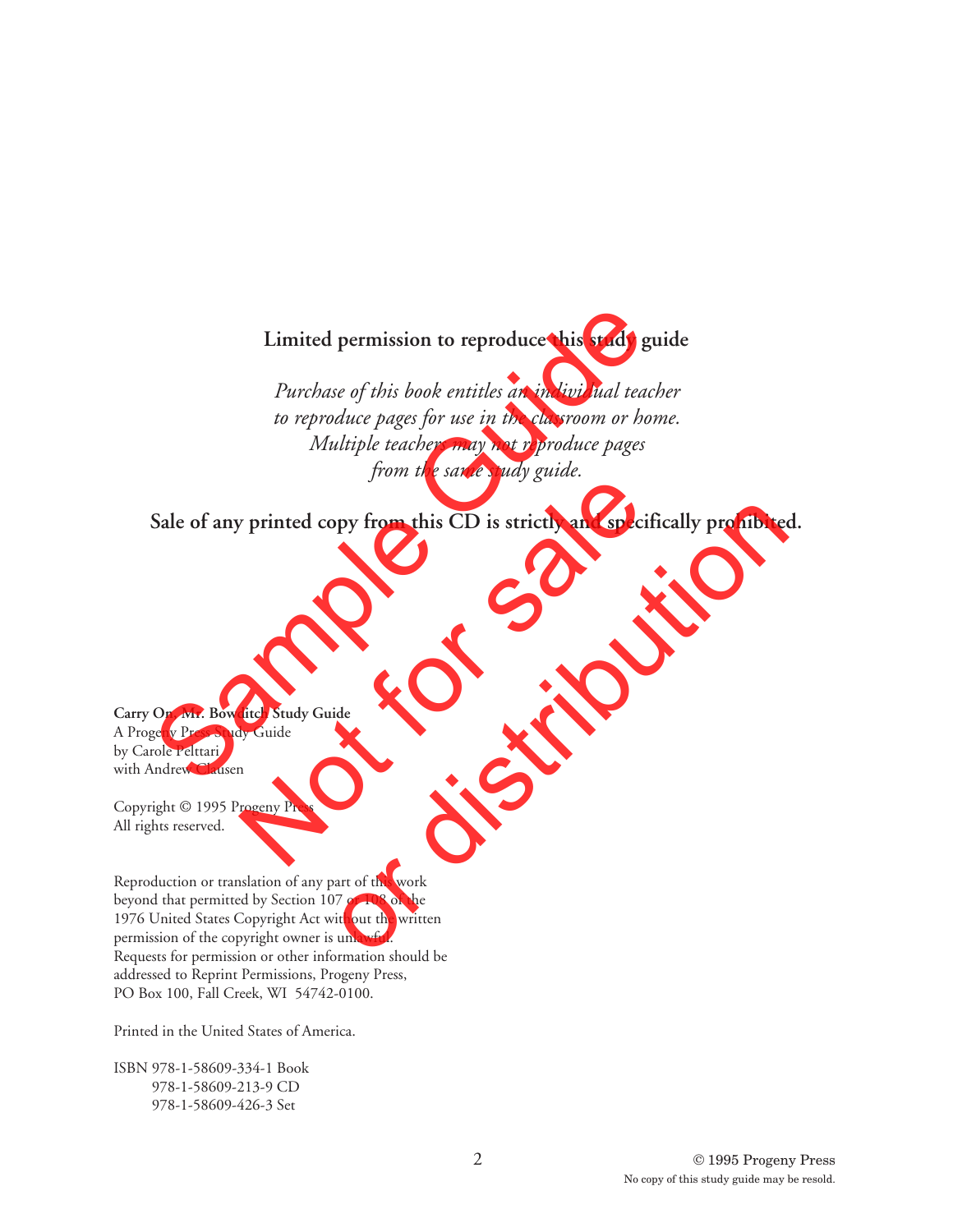# **Table of Contents**

| A Word About: The American Practical Navigator by Nathaniel Bowditch 45 |  |
|-------------------------------------------------------------------------|--|
|                                                                         |  |
|                                                                         |  |
|                                                                         |  |
|                                                                         |  |
|                                                                         |  |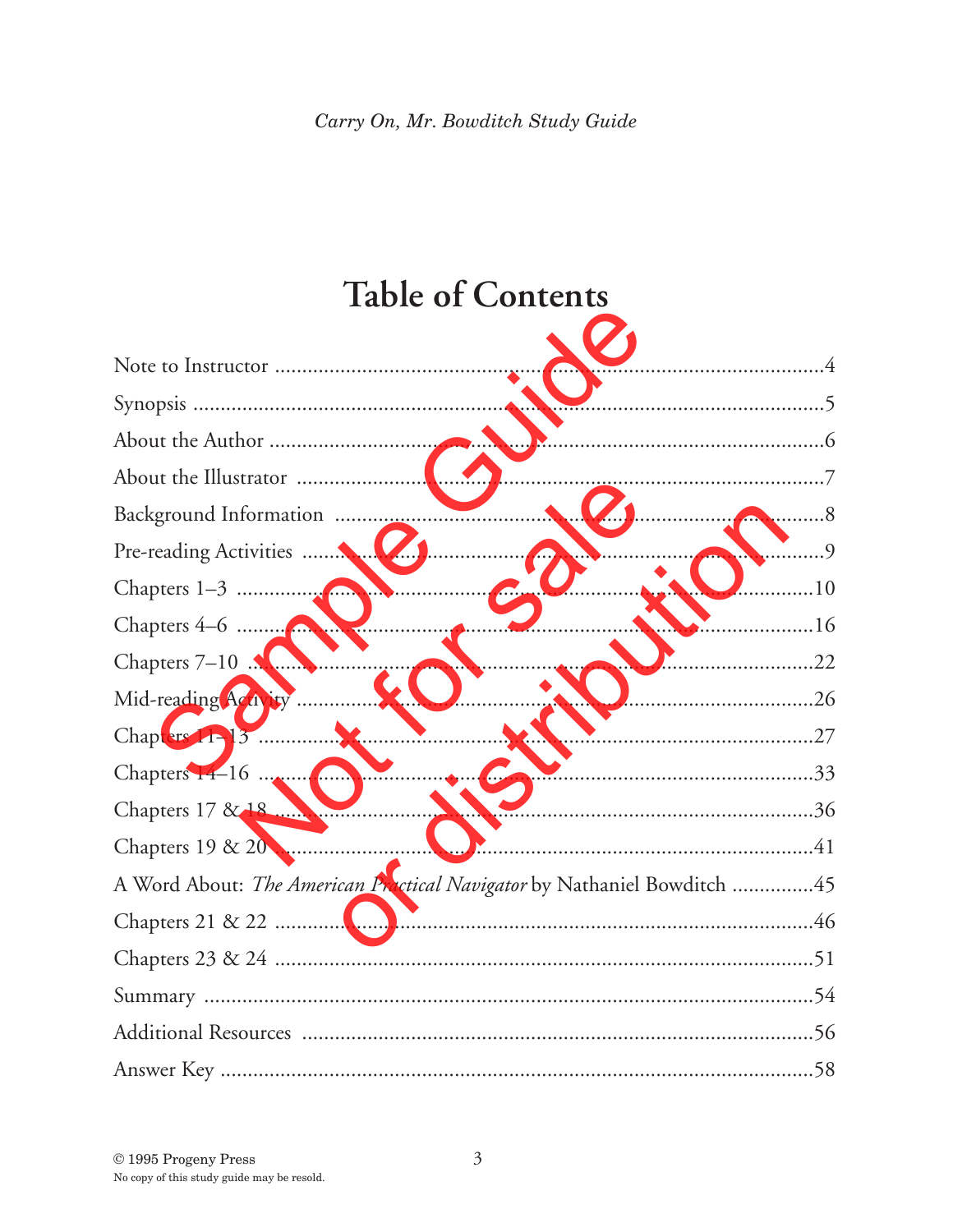# **Synopsis**

As a small boy Nathaniel Bowditch loves to work with numbers. School is Nat's favorite time. But Nat gives up his dream to go to Harvard when he must quit school to work for his father. Later, he becomes an indentured servant, working in a ship's chandlery. In spite of his situation, Nat continues his education by teaching himself. He works all day in the chandlery and in the evenings fills his notebooks with everything he wants to learn.

Nat's diligence pays off. When Nat's nine-year indenture is through, he is given the opportunity to go to sea where the things he has learned are put to use. Sailing is dangerous, not only because of enemies on the high seas, but because, as Nat discovers, many of the books and tables sailors use for navigation have errors—errors that cost lives. With the same diligence he used to teach himself, Nat begins to compile information for a new book to correct the errors of the old tables and give every sailor knowledge of navigation. Solution I and loop Nathaniel Bowditch loves to work with numb<br>rite time. But Nat gives up his dream to go to Harvard when<br>rork for his father. Later, he becomes an indentured servant,<br>order his situation in the chandlery to learn.<br>
igence pays off. When Nat's nine-year indenture is<br>
y to go to sea where the things he has learned are<br>
conly because of enemies on the high seas, but bee<br>
he books and tables sailors use for navigation have<br>
h off. When Nat's nine-year indenture is through, he is<br>cea where the things he has learned are put to use. Sail<br>see of enemies on the high seas, but because, as Nat d<br>nd tables sailors use for navigation have errors—error<br>

*Carry On, Mr. Bowditch* is the biography of a man who, although unable to attend school, educated himself so thoroughly that sailors still use the book he wrote almost 200 years ago.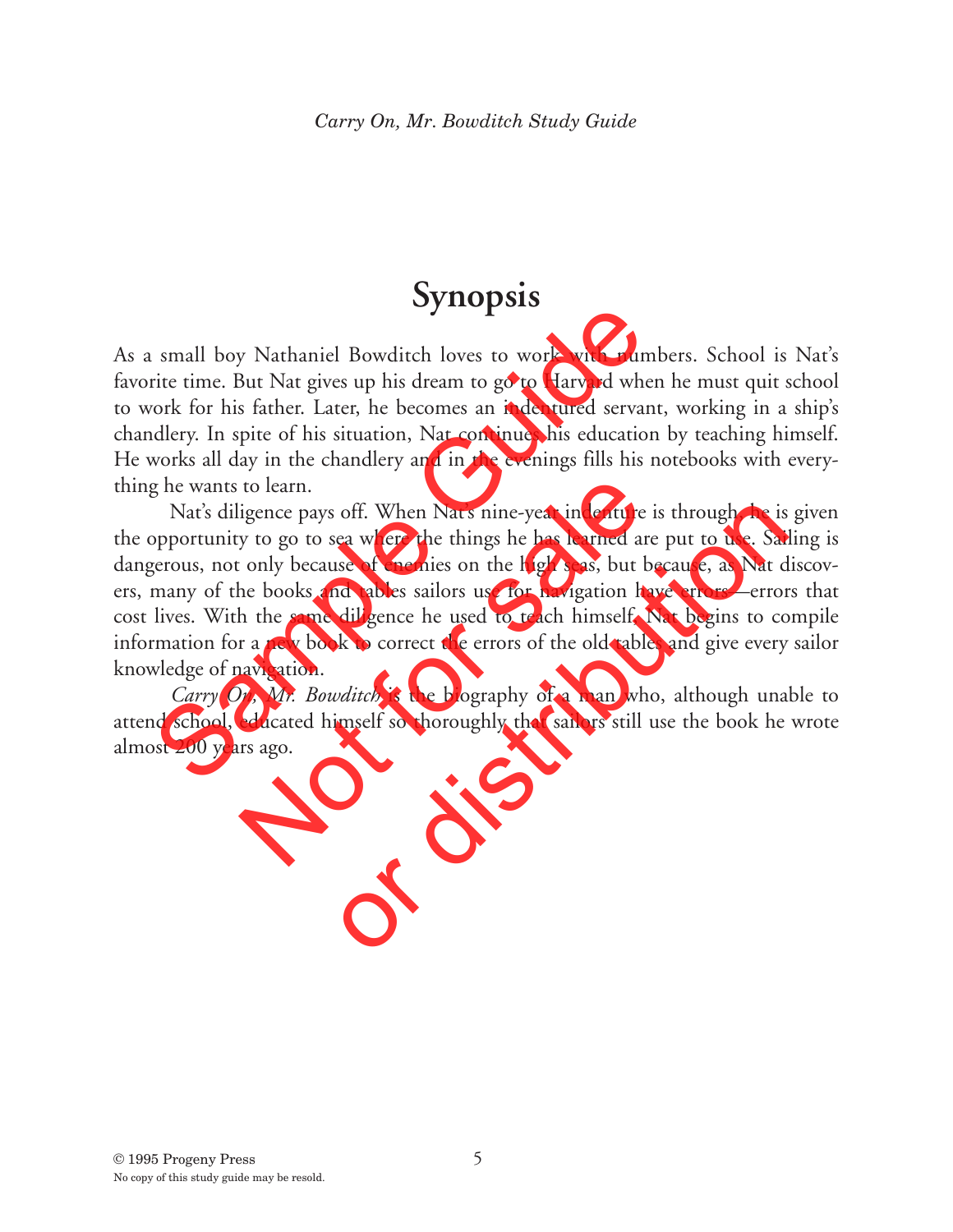# **Chapters 21 & 22**

### **Vocabulary:**

Read the sentence from the book, noticing the use of the underlined word. In the blank space after each sentence, write the letter of the definition that comes closest in meaning to the underlined word. abulary:<br>
abulary:<br>
d the sentence from the book, noticing the use of the unde<br>
k space after each sentence, write the letter of the definition<br>
ining to the underlined word.<br>
"You know where the <u>rookeries</u> of the seals a

- 1. "You know where the rookeries of the seals are and you know the season they gather there." ow where the <u>rookeries</u> of the seals are and you know<br>pere."<br>y places<br>wo places<br>in the sea<br>ding places<br>and waters<br>he said, "you've married a <u>capitalist</u>!"<br>cone whose name starts with a capital letter<br>who invests in busin The modernies of the seals are and you know the season the seals of the seals are and you know the season the seal<br>of the seal of the seal of the seal of the seal of the seal of the seal<br>in business enterprises wicks on ot
	- a. rocky places
	- b. shallow places in the sea
	- c. breeding places
	- d. coastal waters
- 2. "Polly," he said, "you've married a capitalist!"
	- a. someone whose name starts with a capital letter
	- b. one who invests in business enterprises
	- c. one who plays tricks on others
	- d. one who writes books
- 3. Zack sidled to the door before he fired his parting shot.
	- a. ran
	- b. hopped
	- c. walked backwards
	- d. walked sideways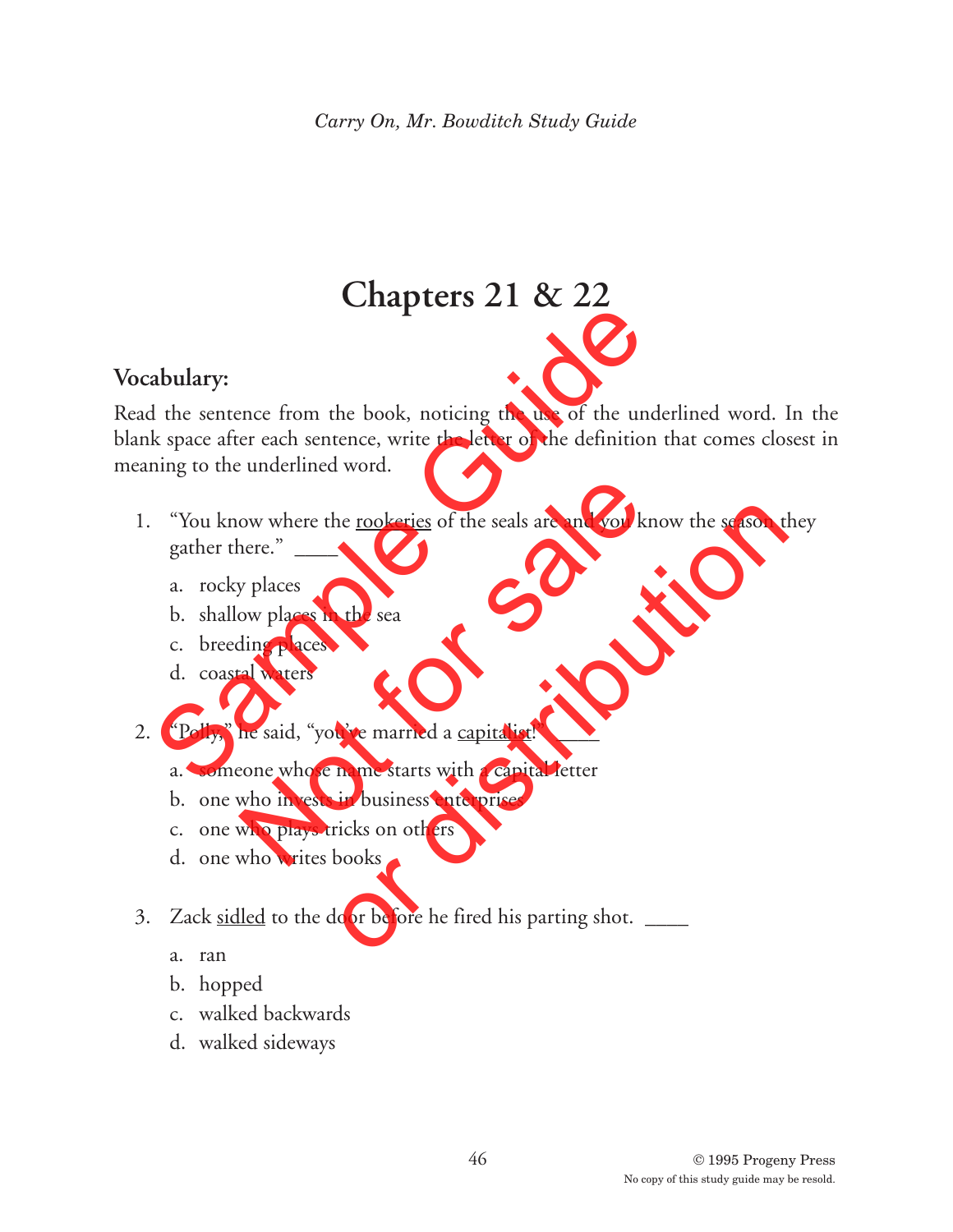- 4. She knew what rankled in Nat's mind—beyond the loss and the disappointment.
	- a. caused irritation
	- b. sounded

 $\overline{\phantom{a}}$ 

- c. rang over and over
- d. marched
- 5. Moore's *Practical Navigator* has <u>depreciated</u> very much in that country, . . . \_\_\_\_\_ C. Tang over and over<br>
d. marched<br>
Moore's *Practical Navigator* has <u>depreciated</u> very much in tha<br>
a. fallen in value<br>
b. risen in value<br>
c. been lost<br>
d. been used<br>
"Today is <u>Commencement</u> Day at Harvard." \_\_\_\_\_\_\_\_\_\_\_\_
	- a. fallen in value
	- b. risen in value
	- c. been lost
	- d. been used

6. "Today is Commencement Day at Harvard." \_\_\_\_

- a. opening
- b. graduation
- c. mid-term
- d. holiday

7. "... the degree of Master of Arts was conferred on you." Not for sale or distribution

- a. thrown
- b. granted publicly
- c. granted anonymously
- d. granted secretly

### 8. "Maybe he just run amuck!"

- a. to shore
- b. into mud
- c. in a violently excited state
- d. into happiness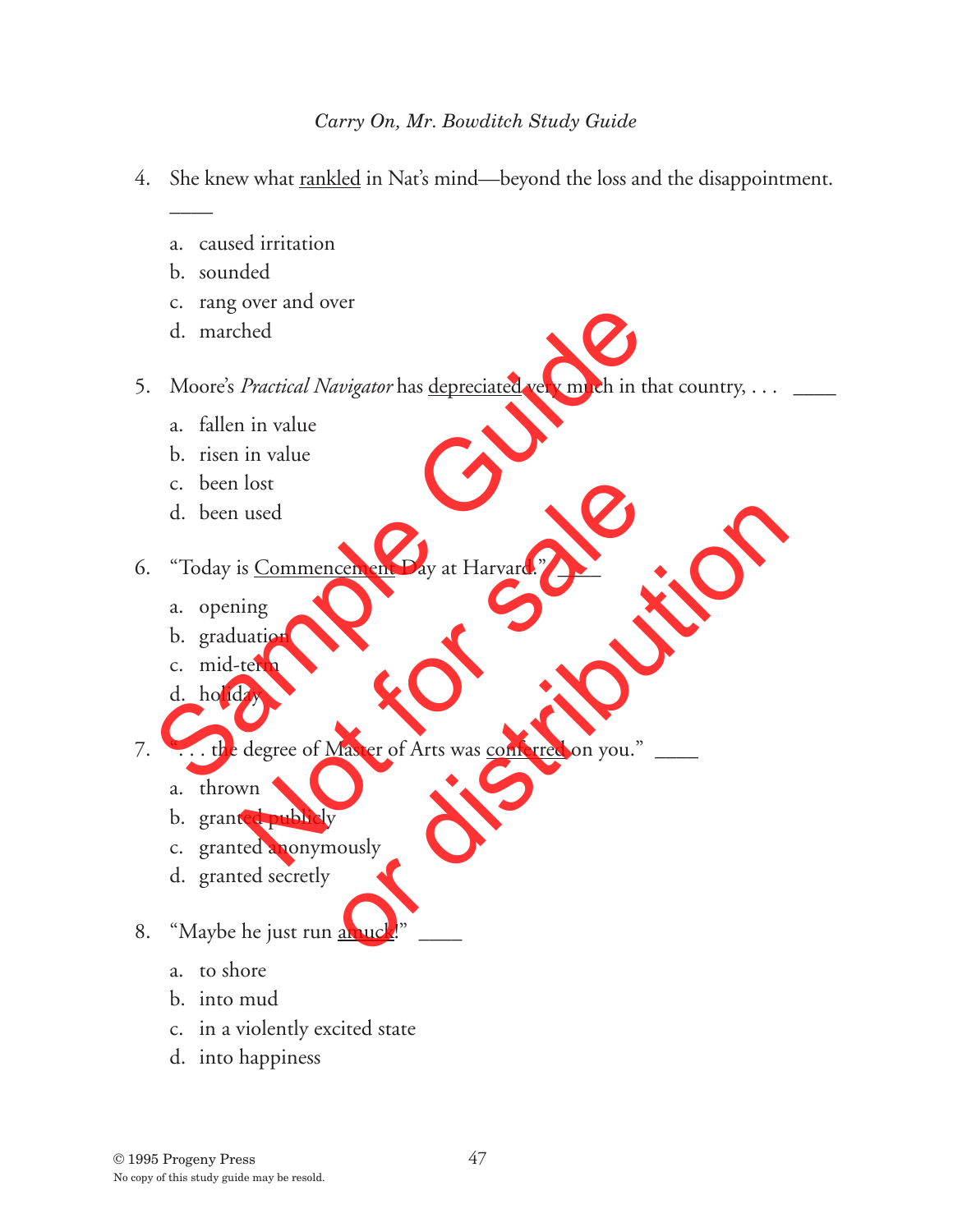#### *Carry On, Mr. Bowditch Study Guide*

### **Questions:**

- 1. What was Polly's reaction when Nat told her he was writing a book on navigation? How did Polly convince Mrs. Boardman that Nat's book was a good idea?
- 2. Who did Nat ask to judge his book? Why did he choose those men?
- 3. What happened to the *John,* the ship of which Nat was part owner? What happened to the men on board? Who did Nat ask to judge his book? Why did he choose the<br>What happened to the *John*, the ship of which Nat was part<br>pened to the men on board?<br>Nat didn't think the English would pay attention to his boo<br>written by an Amer appened to the *John,* the ship of which Nat was part<br>of the men on board?<br>n't think the English would pay attention to his boo<br>by an American. How was he proved wrong? the *John*, the ship of which Nat was part owner? What<br>n board?<br>e English would pay attention to his book because it w:<br>ican. How was he proved wrong?<br>was the final step in convincing people around the wor.<br>bsolutely relia
- 4. Nat didn't think the English would pay attention to his book because it was written by an American. How was he proved wrong?
- 5. What did Nat feel was the final step in convincing people around the world that his book was absolutely reliable?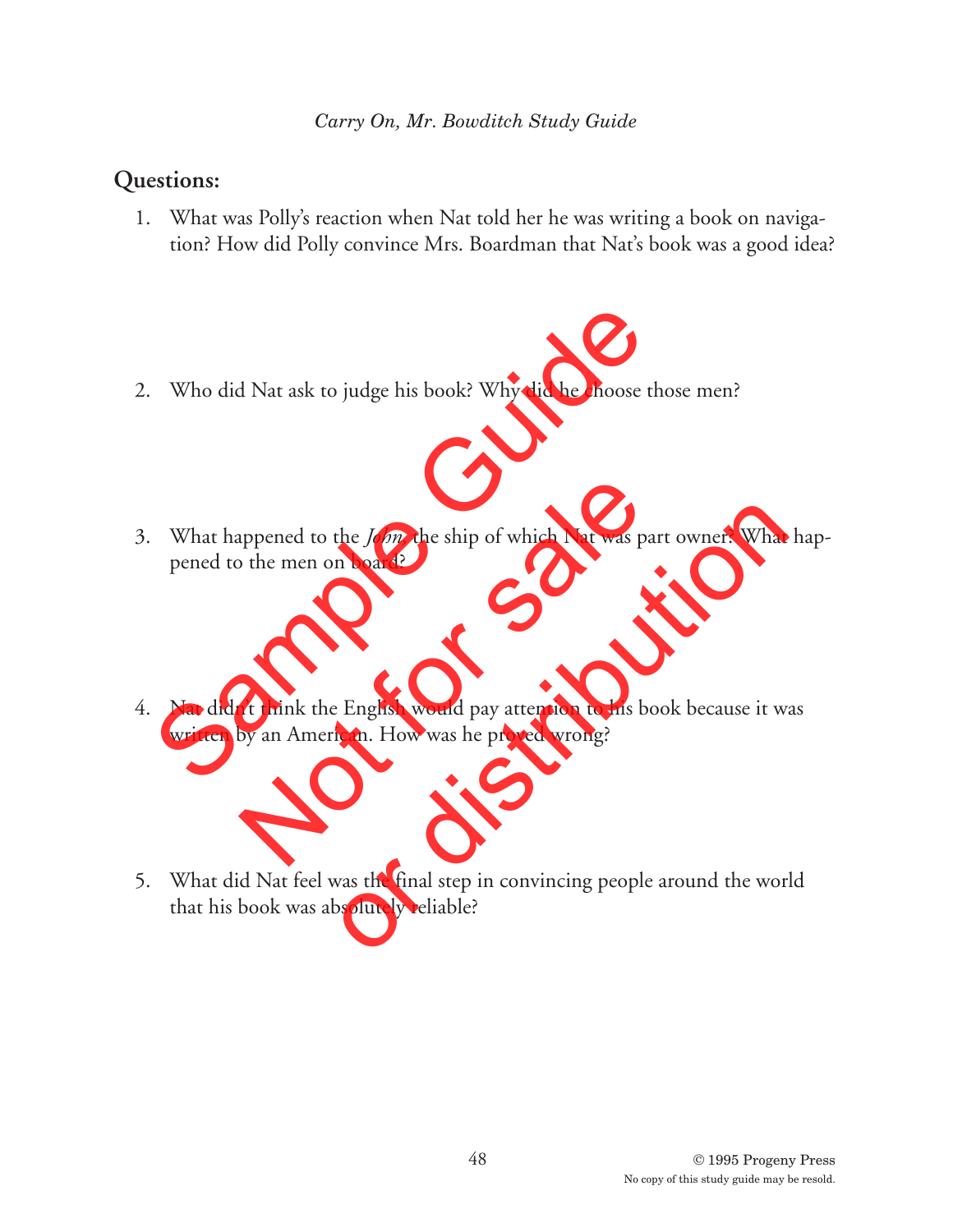What opportunity did he have to take that final step? Write the sentence that tells you Polly gave Nat her approval to take that step.

### **Thinking About the Story:**

- 6. Why did Nat work so hard to write his book?
- 7. Why could Nat not talk to most people in Salem about the book he was writing?
- 8. What made Nat sad when he finally was able to attend Harvard's graduation ceremony? What ended up making that the proudest day of his life? nking About the Story:<br>Why did Nat work so hard to write his book?<br>Why could Nat not talk to most people in Salem about the b<br>What made Nat sad when he finally was able to attend Har<br>ceremony? What ended up making that the uld Nat not talk to most people in Salem about the b<br>ade Nat sad when he finally was able to attend Har<br>y? What ended up making that the proudest day o talk to most people in Salem about the book he was wri<br>ded up making that the proudest day of his life?<br>ded up making that the proudest day of his life?<br>le of Salem surprised at the appearance of Lem Harvey
- 9. Why were the people of Salem surprised at the appearance of Lem Harvey?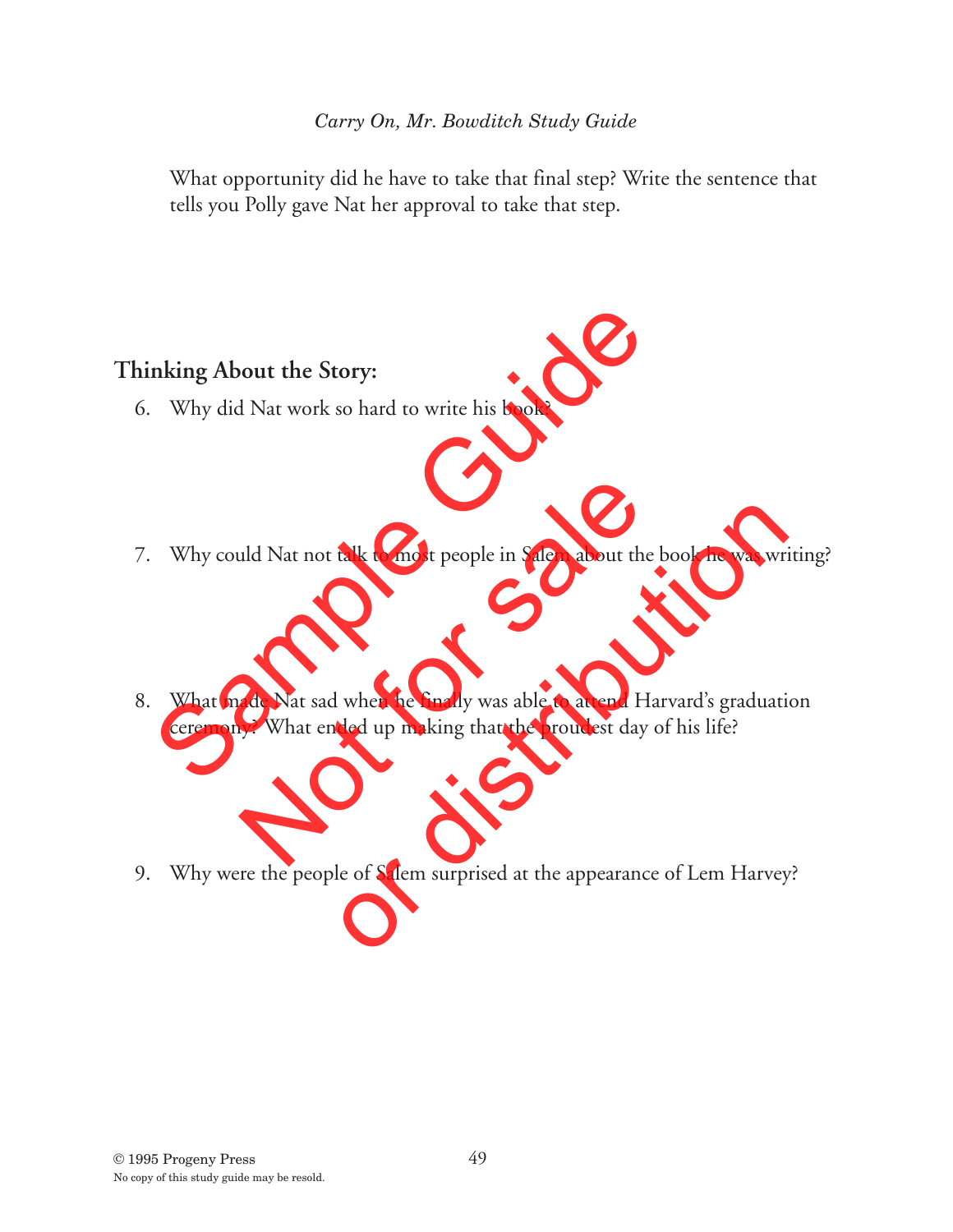## **Dig Deeper:**

10. Read Mark 6:1–6. Dr. Holyoke joked with Nat that his book would be accepted everywhere in America except Salem. "A prophet is without honor in his own country, you know," he told Nat. Dr. Holyoke's words are a paraphrase of Jesus' words as recorded in Mark 6:4: "Only in his hometown, among his relatives and in his own house is a prophet without honor."

Why was it harder for people in Nazareth to believe Jesus could do miracles? Why was it harder for people in Salem to believe that Nat had written the most important book in the world on navigation? relatives and in his own house is a prophet without honor."<br>
Why was it harder for people in Nazareth to believe<br>
cles? Why was it harder for people in Salem to believe that l<br>
most important book in the world on navigatio

11. Do you find it hard to convince your family of the importance of your accomplishments or your goals?

What is the most important thing you have done or hope to do? What can you do to help others realize the importance of this thing? What will you do if your family and others close to you don't realize the importance of what you have done? find it hard to convince your family of the importa<br>ishments or your goals?<br>the most important thing you have done or hope t<br>ip others realize the importance of this thing? What<br>and others close to you don't realize the im to convince your family of the importance of your<br>vour goals?<br>proportant thing you have done or hope to do? What can<br>alize the importance of this thing? What will you do if<br>lose to you don't realize the importance of what